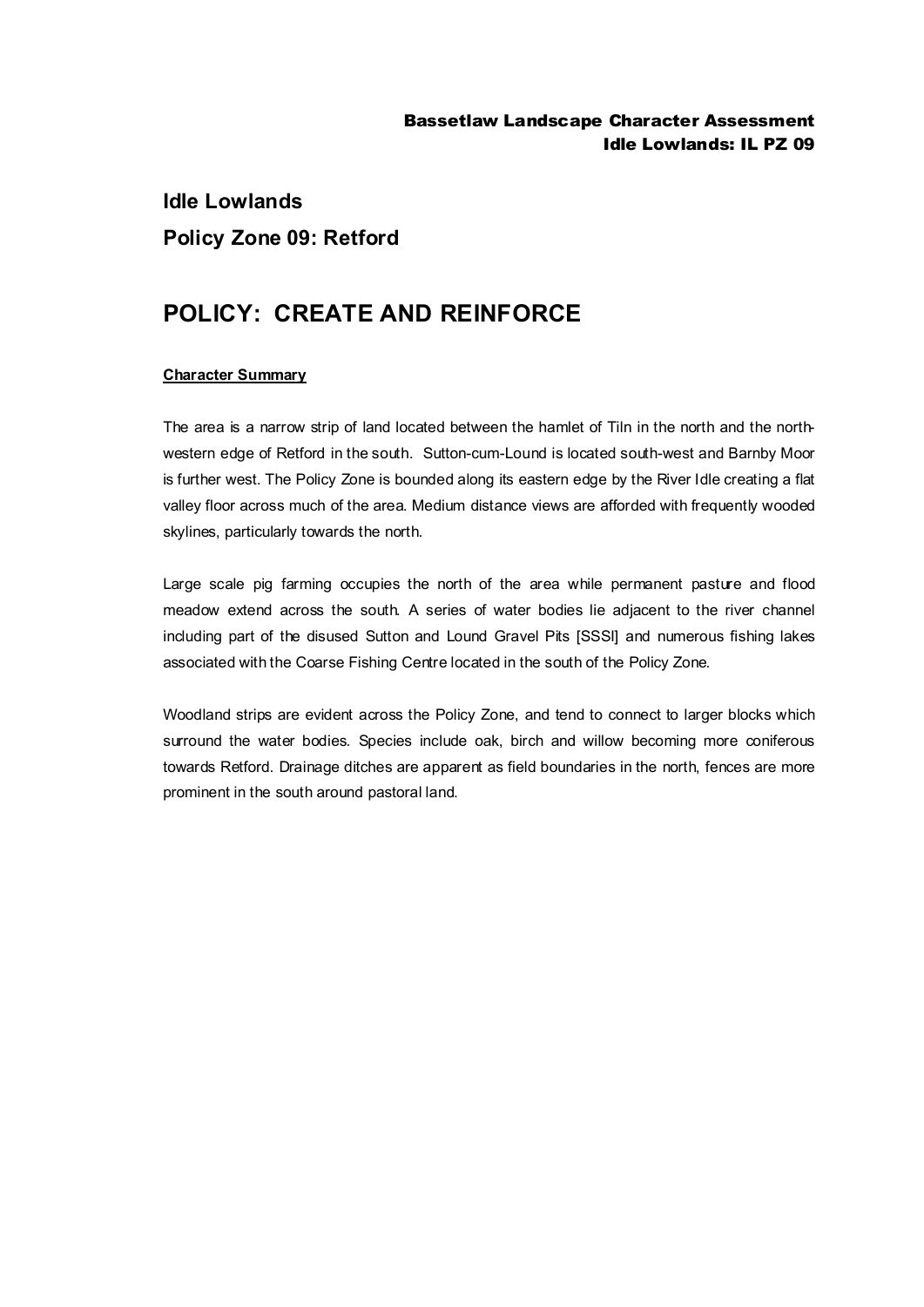#### **Idle Lowlands – Policy Zone 09: Retford**

| <b>PHOTOGRAPH</b>                                                                                                                                                                                                                                                                                                                                                                                                                                                                                                                                                                                                                                                                       | <b>CONTEXT</b>                                      |                                         |                                |                              |
|-----------------------------------------------------------------------------------------------------------------------------------------------------------------------------------------------------------------------------------------------------------------------------------------------------------------------------------------------------------------------------------------------------------------------------------------------------------------------------------------------------------------------------------------------------------------------------------------------------------------------------------------------------------------------------------------|-----------------------------------------------------|-----------------------------------------|--------------------------------|------------------------------|
|                                                                                                                                                                                                                                                                                                                                                                                                                                                                                                                                                                                                                                                                                         | Policy Zone: IL PZ 09<br>Land Cover Parcel[s]: IL31 |                                         |                                |                              |
|                                                                                                                                                                                                                                                                                                                                                                                                                                                                                                                                                                                                                                                                                         | Condition                                           |                                         |                                |                              |
|                                                                                                                                                                                                                                                                                                                                                                                                                                                                                                                                                                                                                                                                                         | Good                                                | <b>REINFORCE</b>                        | CONSERVE &<br><b>REINFORCE</b> | CONSERVE                     |
|                                                                                                                                                                                                                                                                                                                                                                                                                                                                                                                                                                                                                                                                                         | Moderate                                            | <b>CREATE &amp;</b><br><b>REINFORCE</b> | CONSERVE &<br>CREATE           | CONSERVE &<br><b>RESTORE</b> |
|                                                                                                                                                                                                                                                                                                                                                                                                                                                                                                                                                                                                                                                                                         | Poor                                                | CREATE                                  | <b>RESTORE &amp;</b><br>CREATE | <b>RESTORE</b>               |
| <b>CHARACTERISTIC FEATURES</b>                                                                                                                                                                                                                                                                                                                                                                                                                                                                                                                                                                                                                                                          |                                                     | Low                                     | Moderate                       | High                         |
| River Idle corridor.<br>$\bullet$                                                                                                                                                                                                                                                                                                                                                                                                                                                                                                                                                                                                                                                       |                                                     |                                         |                                |                              |
| Flat valley floor.<br>$\bullet$<br>Sutton and Lound Gravel Pits [SSSI/SINC] and a series of further man-made water<br>$\bullet$<br>bodies; associated with the Coarse Fishing Centre.                                                                                                                                                                                                                                                                                                                                                                                                                                                                                                   |                                                     |                                         | Sensitivity                    |                              |
| Mixed farmland including large scale pig farming.<br>٠<br>Drainage ditches dividing fields along with hedgerows, fencing to pasture and pig farm.<br>٠<br>Woodland blocks and belts associated with water bodies.                                                                                                                                                                                                                                                                                                                                                                                                                                                                       |                                                     |                                         |                                |                              |
| <b>LANDSCAPE ANALYSIS</b>                                                                                                                                                                                                                                                                                                                                                                                                                                                                                                                                                                                                                                                               | <b>SUMMARY OF ANALYSIS</b>                          |                                         |                                |                              |
| <b>Condition</b>                                                                                                                                                                                                                                                                                                                                                                                                                                                                                                                                                                                                                                                                        | <b>Condition</b>                                    |                                         |                                | <b>Moderate</b>              |
| The landscape condition is moderate. Within the Policy Zone is a coherent pattern of<br>elements and with some detracting features, including high and low voltage power lines and<br>a campsite. Overall the area is visually coherent.                                                                                                                                                                                                                                                                                                                                                                                                                                                |                                                     | Pattern of Elements:<br>Coherent        |                                |                              |
|                                                                                                                                                                                                                                                                                                                                                                                                                                                                                                                                                                                                                                                                                         |                                                     | Detracting Features:<br>Some            |                                |                              |
| A narrow Policy Zone alongside the River Idle corridor with significant ecological features. A<br>large proportion of land use is dominated by recreational facilities including man-made fish<br>ponds and associated caravan site, mixed farmland encompassing large scale pig farming<br>extends across the remainder of the Policy Zone. Field boundaries are predominantly<br>drainage ditches with fencing providing livestock enclosures. The temporary caravans and<br>low quality buildings which support the recreation are of functional design and layout and do<br>not respect the character of the region as a whole. The cultural integrity is assessed as poor.         |                                                     | Visual Unity:<br>Coherent               |                                |                              |
|                                                                                                                                                                                                                                                                                                                                                                                                                                                                                                                                                                                                                                                                                         |                                                     | Ecological Integrity:<br>Strong         |                                |                              |
|                                                                                                                                                                                                                                                                                                                                                                                                                                                                                                                                                                                                                                                                                         |                                                     | Cultural Integrity:<br>Poor             |                                |                              |
|                                                                                                                                                                                                                                                                                                                                                                                                                                                                                                                                                                                                                                                                                         | Functional Integrity:                               |                                         | Coherent                       |                              |
| Wetland habitats are a fairly extensive feature throughout the area comprising the River Idle,<br>part of the Sutton and Lound Gravel Pits [SSSI/SINC] along with several fishing lakes.<br>Woodland is generally located around the wetlands and comprises oak, ash, willow and birch<br>species, with belts of trees and scrub [willow dominant] along the river corridor. Overall the<br>tree cover is considered low. The ecological integrity is considered to be strong which gives<br>a coherent habitat for wildlife/functional integrity overall. A visually coherent area combined<br>with a coherent functional integrity results in a moderate landscape condition overall. |                                                     |                                         |                                |                              |
| <b>Sensitivity</b>                                                                                                                                                                                                                                                                                                                                                                                                                                                                                                                                                                                                                                                                      | <b>Sensit ivity</b>                                 |                                         |                                | Low                          |
| Features which give the area local distinctiveness are <b>indistinct</b> of the Idle Lowlands region<br>and the continuity time depth is <b>historic</b> [post 1600] giving a weak sense of place.                                                                                                                                                                                                                                                                                                                                                                                                                                                                                      | Distinctiveness:                                    |                                         | Indistinct                     |                              |
| Visibility is considered to be <b>moderate</b> and the landform <b>apparent</b> . A weak sense of place<br>with moderate visibility results in low landscape sensitivity overall.                                                                                                                                                                                                                                                                                                                                                                                                                                                                                                       |                                                     | Historic<br>Continuity:                 |                                |                              |
|                                                                                                                                                                                                                                                                                                                                                                                                                                                                                                                                                                                                                                                                                         |                                                     | Sense of Place:<br>Weak                 |                                |                              |
|                                                                                                                                                                                                                                                                                                                                                                                                                                                                                                                                                                                                                                                                                         |                                                     | Landform:<br>Apparent                   |                                |                              |
|                                                                                                                                                                                                                                                                                                                                                                                                                                                                                                                                                                                                                                                                                         | <b>Extent of Tree Cover</b><br>Visibility:          |                                         | Intermittent                   |                              |
|                                                                                                                                                                                                                                                                                                                                                                                                                                                                                                                                                                                                                                                                                         |                                                     |                                         | Moderate                       |                              |
| <b>LANDSCAPE ACTIONS</b>                                                                                                                                                                                                                                                                                                                                                                                                                                                                                                                                                                                                                                                                |                                                     |                                         |                                |                              |
| <b>Create and Reinforce</b>                                                                                                                                                                                                                                                                                                                                                                                                                                                                                                                                                                                                                                                             |                                                     |                                         |                                |                              |
| Landscape Features                                                                                                                                                                                                                                                                                                                                                                                                                                                                                                                                                                                                                                                                      |                                                     |                                         |                                |                              |

- · **Create** woodland and landscape planting to **reinforce** existing vegetation and the overall character of the Policy Zone.
- · Conserve and **reinforce** drainage ditches/hedgerows where they have become gappy and are in poor condition. Seek opportunities to restore the historic field pattern/boundaries where these have been lost.
- · **Create** new hedgerows to replace fencing.
- · Seek opportunities to **create** further habitats to increase and **reinforce** the ecological diversity and biodiversity throughout the Policy Zone.
- · **Conserve** the ecological diversity and setting of the Sutton and Lound Gravel Pits [SSSI] and **reinforce** as appropriate.
- · **Create** a balance between recreational and conservational needs and opportunities while **reinforcing** what currently exists.

#### *Built Features*

- · Conserve the traditional character of the surrounding settlements of Sutton-cum-Lound and Barnby Moor, **reinforce** the local vernacular in any new development.
- · Conserve and **reinforce** the open rural character of the Policy Zone by concentrating new small scale development around Sutton-cum-Lound and Barnby Moor at the boundaries of the Policy Zone.
- New development should take account of the distinctive ecological elements within the Policy Zone.